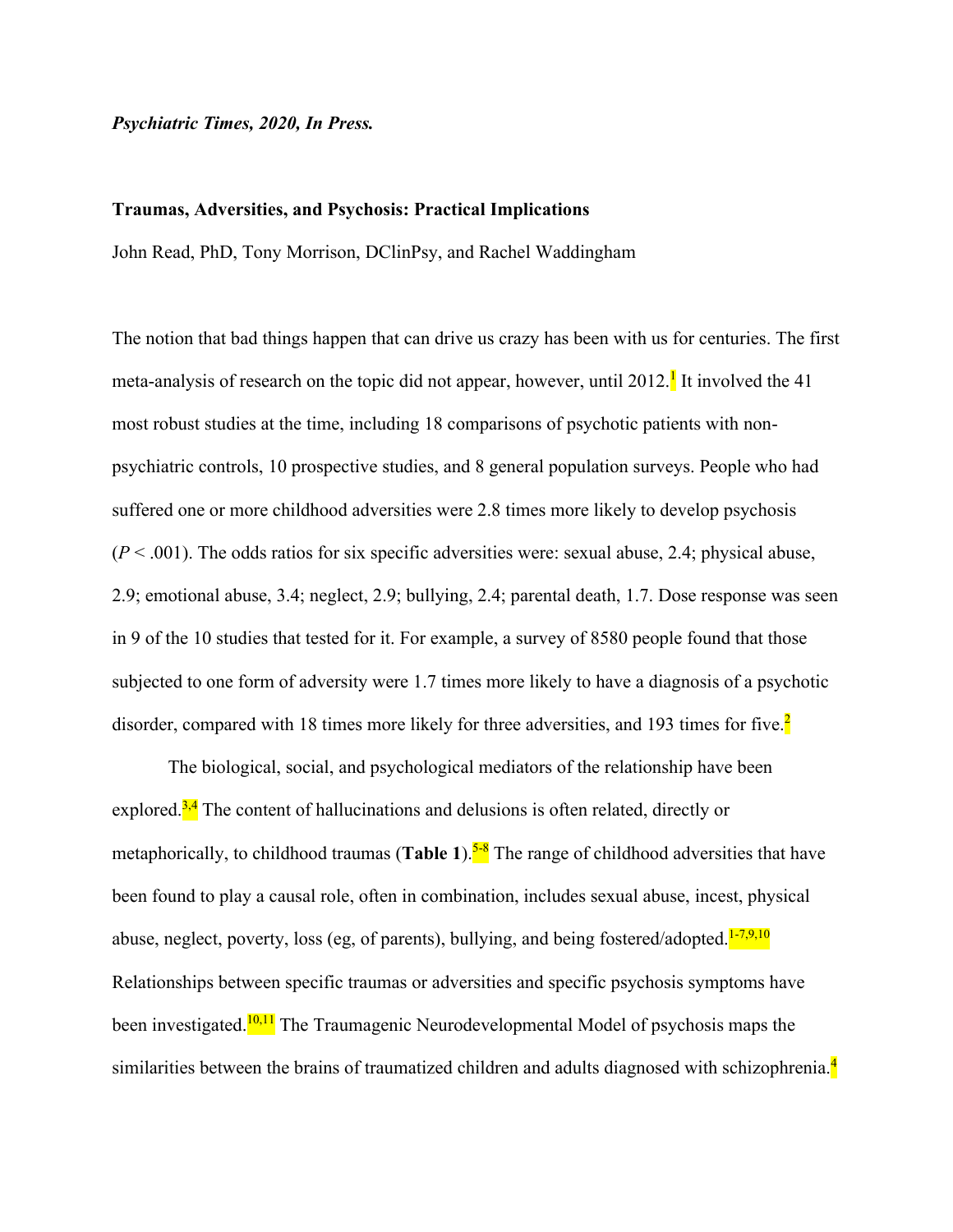Psychiatrist Robin Murray, one of the UK's leading psychosis researchers, recently acknowledged:

### **[BLOCK QUOTE]**

In the last 2 decades, it has become obvious that child abuse, urbanization, migration, and adverse life events contribute to the etiology of schizophrenia and other psychoses. This has been a big shift for me! My preconceptions had made me blind to the influence of the social environment.<sup>12</sup>

### **[END BLOCK QUOTE]**

A recent online survey explored the causal beliefs of 701 people, from 30 countries, taking antipsychotics.<sup>13</sup> On a scale from 1 (purely biological) to 5 (purely social), the mean score was 4.2. The most common theme emanating from a thematic analysis was "social" (50%), followed by "psychological" (12%). The words "trauma" or "traumatic" were used by 214 people (30%), abuse or neglect were reported by 146 (21%), and loss by 46 (7%). **Table 2** presents examples.

A report from a large epidemiological study concluded: "Adverse childhood experiences among people with psychosis are common. . . . Mental health professionals should routinely enquire about all types of adversities in this group and provide effective service responses."<sup>14</sup> Unfortunately, recent findings indicate that most users of mental health services, internationally, are never asked about trauma or abuse, that services often fail to respond therapeutically to disclosures thereof, and that people with psychosis fare particularly badly on both counts.<sup>15,16</sup>

Contrary to claims from some quarters, patients who have a diagnosis of schizophrenia or other psychotic disorders are no more likely to falsely allege abuse than anyone else.<sup>17</sup> Another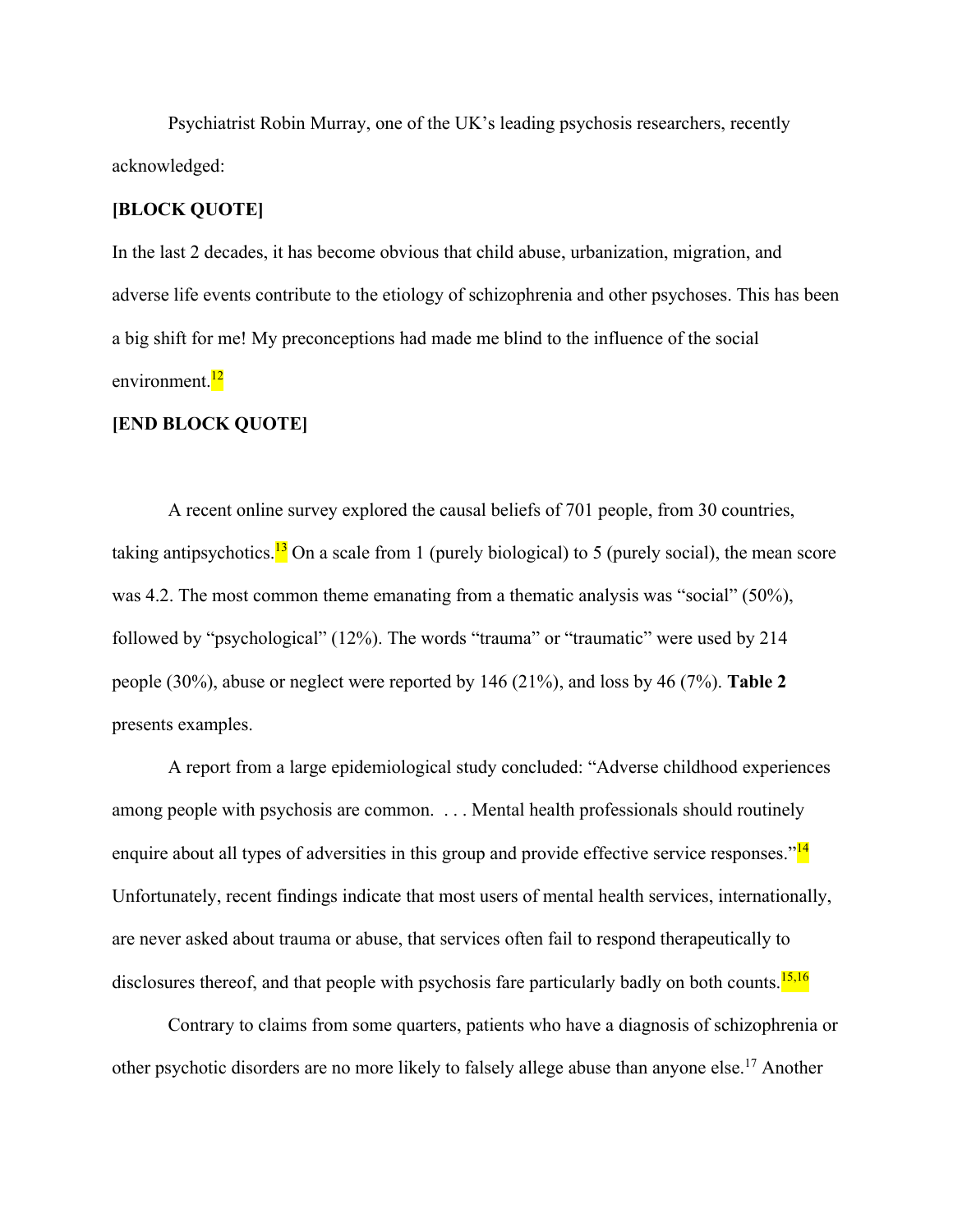belief masking the relationship is the notion, based on backwards circular logic, that once trauma is identified in the life of someone experiencing psychosis, the diagnosis should change to PTSD.

Ideally, what is required is a "trauma-informed" approach, a strategy pioneered in the US.<sup>18</sup> The key components are recognition by all clinical staff that most mental health problems (including psychosis) can be conceptualized and treated through a trauma and/or adversity lens, and understanding that re-traumatization via force and compulsion is to be avoided. The first step, for many mental health professionals, is learning when and how to ask about events like childhood abuse and neglect, and how to respond therapeutically to disclosures.<sup>15,16,19</sup> Table 3 presents the principles underpinning effective eliciting of information about abuse and therapeutic responding to disclosures, whether spontaneous or as a result of asking.<sup>19</sup>

A range of treatment models are well suited to address trauma and psychosis,  $20,21$ including psychodynamic psychotherapy, open dialogue, family therapy, acceptance and commitment therapy, and, of course, trauma therapy, also pioneered in the US by Judith Herman.<sup>22</sup> Two other approaches, both of which are particularly well established in the UK, are described next.

### **Cognitive behavioral therapy for psychosis**

CBT for psychosis (CBTp) is a collaborative and problem-orientated approach, working towards goals identified by the patient.<sup>23</sup> Given the prevalence of adversity and childhood/adult trauma, it is unsurprising that a significant proportion of the work involves trauma-focused interventions. There is a recognition that CBTp should address traumatic experiences and acknowledge and validate the influence such experiences have on current mental health. $\frac{24}{3}$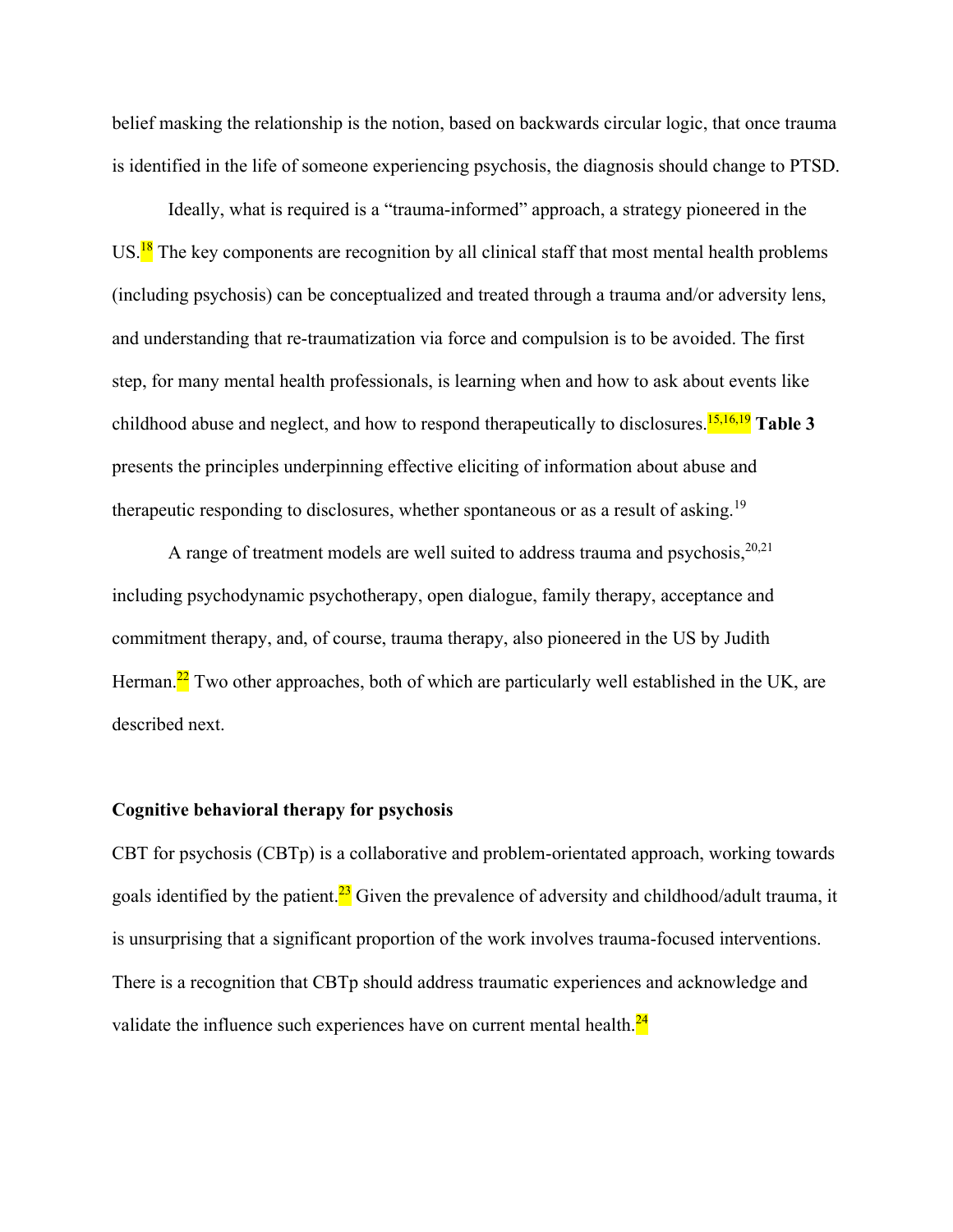CBTp must be delivered in the context of a good therapeutic relationship, and the interpersonal effectiveness of the therapist is important. Another central component of CBTp is the emphasis on normalization of psychotic experiences and provision of information regarding prevalence and causation, helping people to understand that experiences such as hearing voices and paranoid thoughts may be more common than people expect, can be understandable responses to life events such as interpersonal trauma in childhood or adulthood, bereavement and loss, and substance use. This approach helps to reduce distress and internalized stigma and can promote empowerment.

CBTp often involves developing new coping strategies to reduce distress and increase functioning. These include trauma-focused approaches such as grounding techniques to manage trauma sequalae (eg, flashbacks, unwanted memories) and dissociative experiences. CBTp also helps people explore the meaning of traumatic events, with an emphasis on reduction of selfblame, guilt, and shame by re-evaluation, evidential analysis, and development of alternative narrative accounts. This can include contextualization of unprocessed trauma memories using reliving approaches. Clinicians are often reluctant to treat people with psychosis with exposure to trauma memories, as they fear it might make the psychotic symptoms worse or lead to destabilization. However, recent studies have shown that such trauma-focused approaches can be integrated within CBTp and be safe and helpful. $^{25}$  Another important aspect of CBTp is the emphasis on active participation by use of behavioral experiments to evaluate safety and current sense of threat, testing beliefs by changing behavior in the real world. In addition, engagement in tasks between sessions is important in relation to achieving the best outcomes.

There are over 50 clinical trials of CBTp, with recent meta-analyses finding small to moderate effect sizes. These findings have led to it being recommended as a treatment for people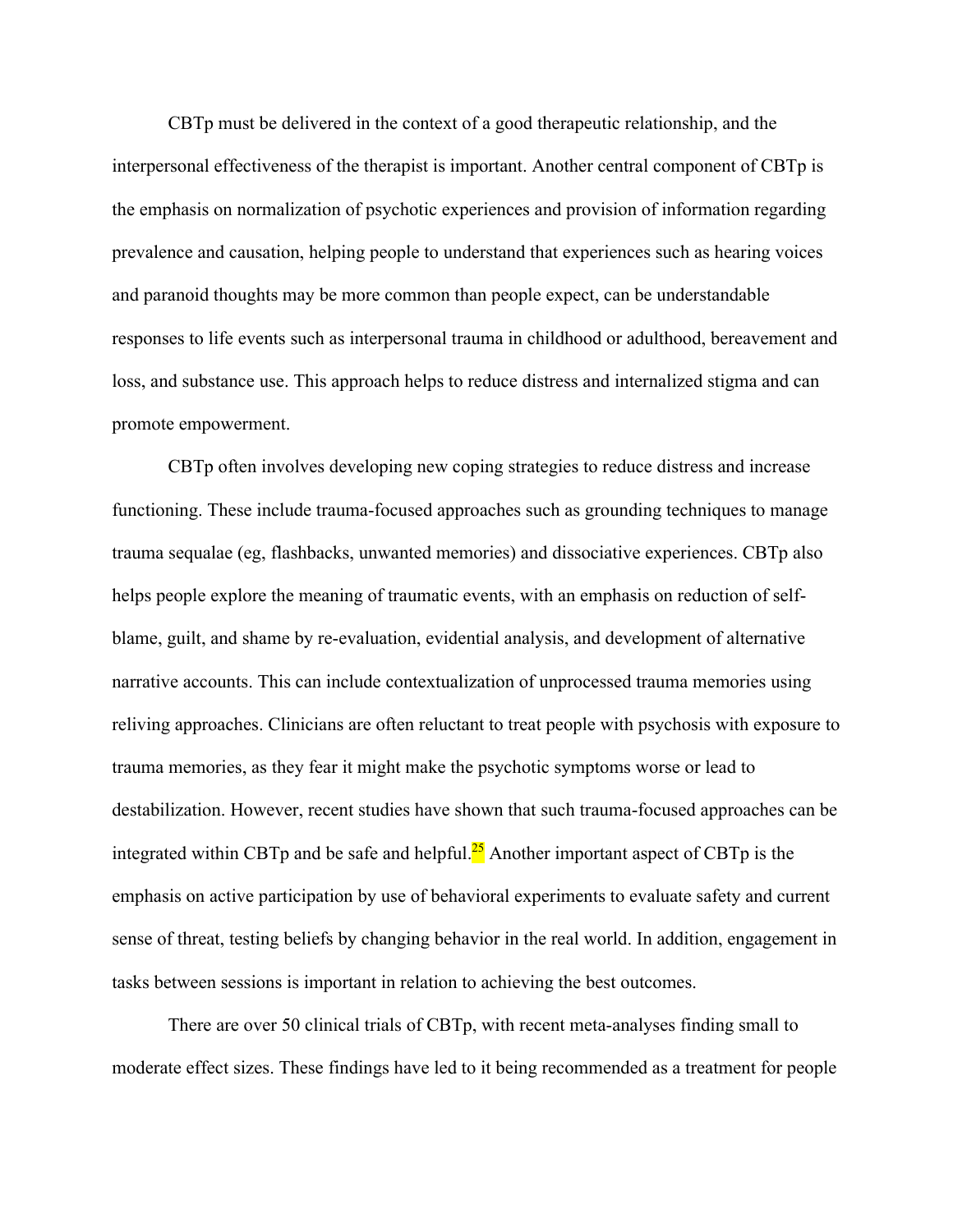who meet criteria for a diagnosis of schizophrenia and other psychoses in international guidelines.<sup>26</sup> Specific to trauma-focused CBTp, systematic reviews conclude that it can be safe and effective in patients who have a diagnosis of psychosis and schizophrenia. $\frac{27,28}{ }$  Recent reviews and individual studies have also concluded that there is little evidence to suggest that trauma-focused CBTp leads to symptom exacerbations or adverse events; indeed, one study found a reduction in re-victimization compared to a waiting list condition. $\frac{29}{29}$ 

### **Hearing Voices Groups**

Hearing Voices Groups are peer support groups for people who hear voices, see visions, or have other unusual sensory experiences. The groups are a survivor-led initiative that aims to create a safe space to talk about difficult experiences without fear of judgement or stigmatization. Originating in the Netherlands during the late 1980s, as a consequence of the work of Professor Marius Romme (social psychiatrist), Dr Sandra Escher (journalist/researcher), and Patsy Hague (voice-hearer), there are now national networks of groups in 34 countries including the USA (www.hearingvoicesusa.org), England, Serbia, Brazil, Japan, Italy, and Australia. Groups are run in inpatient wards, forensic units, prisons, immigration and removal centers, child and adolescent mental health centers, and in the community. National networks are connected through the International Hearing Voices Movement supported by the UK-registered charity, Intervoice (www.intervoiceonline.org). This organization includes online networking and an annual International Hearing Voices Congress for voice hearers, their loved ones, clinicians, and academics.

Rather than provide treatment, Hearing Voices Groups prioritize connection and exploration.<sup>30</sup> The role of the facilitators, therefore, is to "lead by listening," supporting the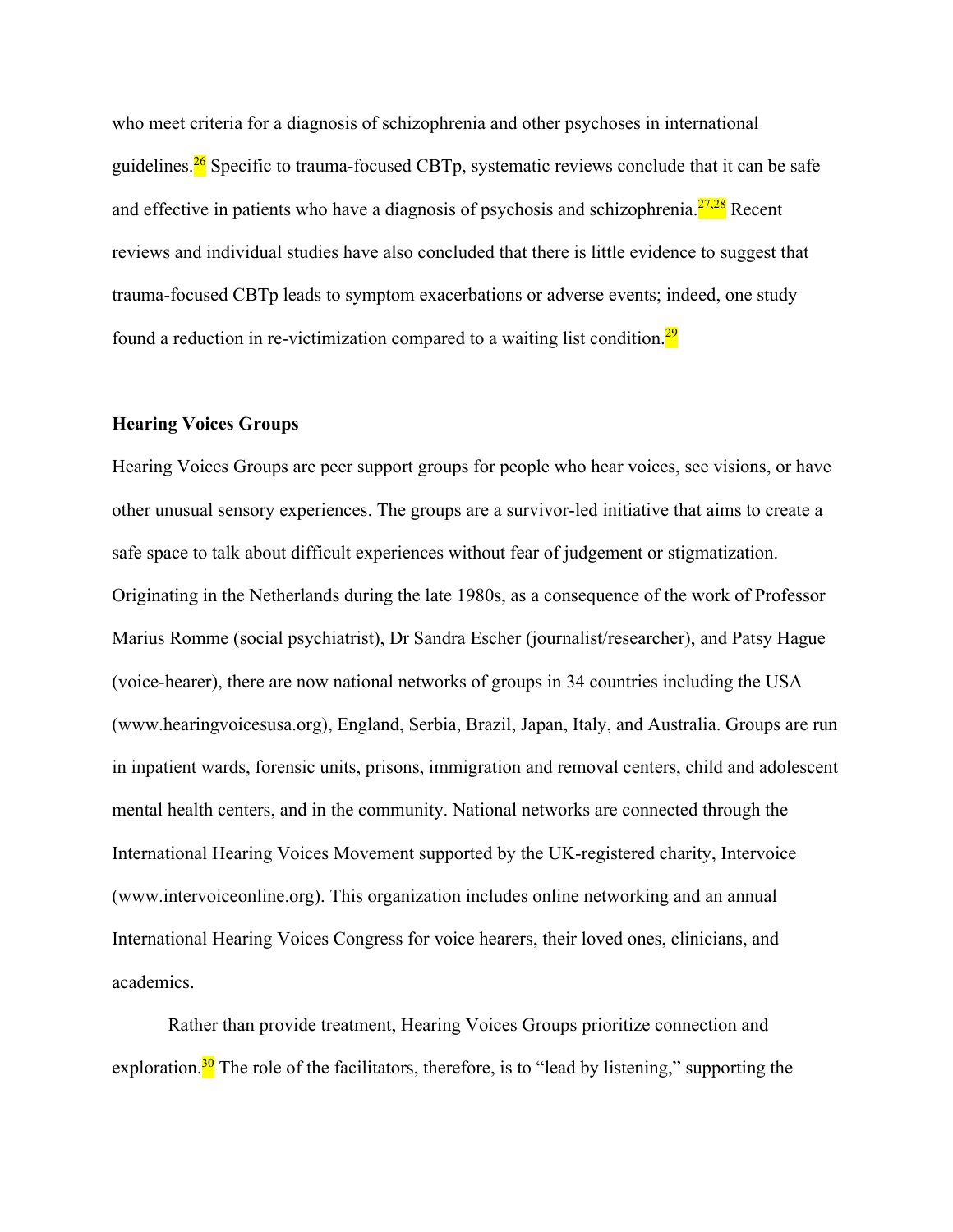group's safety and development by encouraging collaborative decision-making and an ethos of mutual support.<sup>31</sup> Facilitators often have personal experience of hearing voices but also include mental health workers and other allies. A key tenet of these groups is a commitment to respect people's right to understand their experiences in their own way.<sup>32</sup> This can be a challenging aspect of the groups for clinicians who feel that unusual or delusional explanations should be challenged, especially in acute psychosis. However, given both the denial of trauma many survivors fear, and the way trauma and adversity can relate to themes within psychosis,  $5-8,33$ rejecting, fragmentary or confusing narratives risk also rejecting the person's truths. Just as collective sharing of trauma narratives can create "a common bond of humanity when we understand that we come to the table of dialogue with different kinds of trauma, all of which are important,"<sup>34</sup> the explicit pluralism of Hearing Voices Groups may provide a safe structure for members to hear and be heard. According to a survey of members of English Hearing Voices Groups, although 95% were mental health service users, the strongest results included members feeling that groups provide a safe and confidential space to discuss difficult things, and support that is unavailable elsewhere.<sup>35</sup>

Not considered an intervention in itself, the research around Hearing Voices Groups remains limited. $36$  However, the small-scale research paints a consistent picture. The groups provide:

- A sense of belonging and connection  $37-39$
- Acceptance of one's whole person $\frac{37-40}{37}$
- Increased ability to talk about the voices $37-40$
- Increased understanding of one's experience $\frac{36,38}{2}$
- An increased engagement with coping strategies $\frac{37,38}{2}$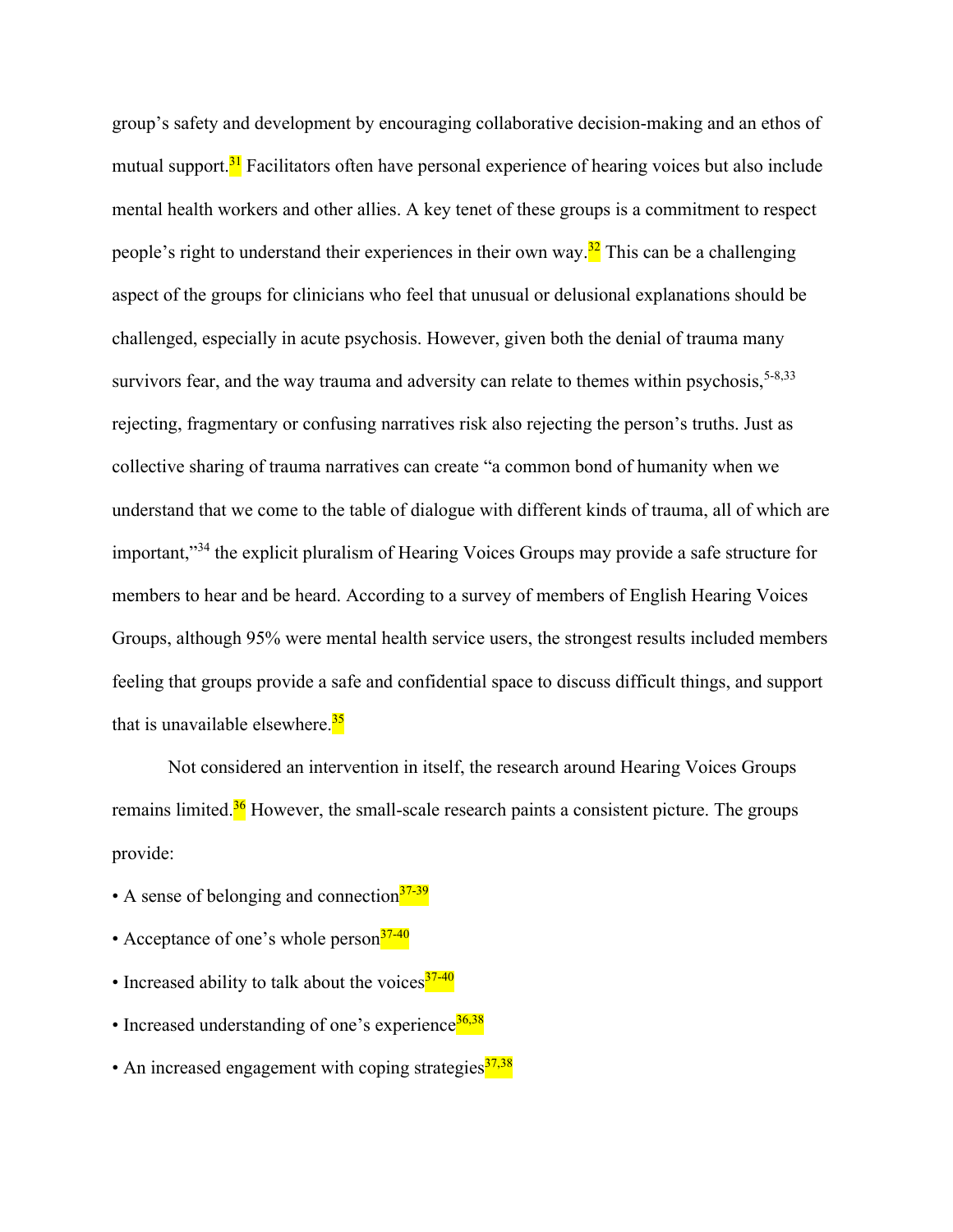These potential benefits complement the phased approach to recovery from trauma: safety, exploration and (re)connection. $\frac{22}{2}$ 

Hearing Voices Groups are not a panacea. Like all approaches, they are not universally helpful, with a small minority of participants finding that they experience "small negative shifts" after attending groups<sup>37</sup> and feeling certain topics can be marginalised.<sup>39</sup> Although 35% of the respondents to the English Hearing Voices Groups survey found groups distressing at times, the extent of the benefits endorsed in the survey suggest that groups can be helpful despite the challenges of discussing difficult material.<sup>35</sup> Because the discussion in the groups is often difficult (eg, trauma, adversity) and such challenges are an inherent aspect of these groups it differentiates them from other social gatherings.<sup>41</sup> For those who wish to attend them, Hearing Voices Groups can support people with a diagnosis indicative of psychosis and can have particular benefits for those with experience of trauma.

### **Conclusion**

We trust this brief introduction to the various ways that a range of different traumas and adversities can contribute to psychosis, and the challenging but rewarding nature of personcentered responses, is helpful. For readers wishing to learn more, there are several books to consider,<sup>21-23,42-44</sup> and the International Society for Psychological and Social Approaches to Psychosis may also be of interest [\(www.isps.org;](http://www.isps.org/) www.isps-us.org).

Dr Read is Professor, University of East London, UK; Dr Morrison is Professor, Psychosis Research Unit, Greater Manchester Mental Health NHS Foundation Trust, UK; Ms Waddingham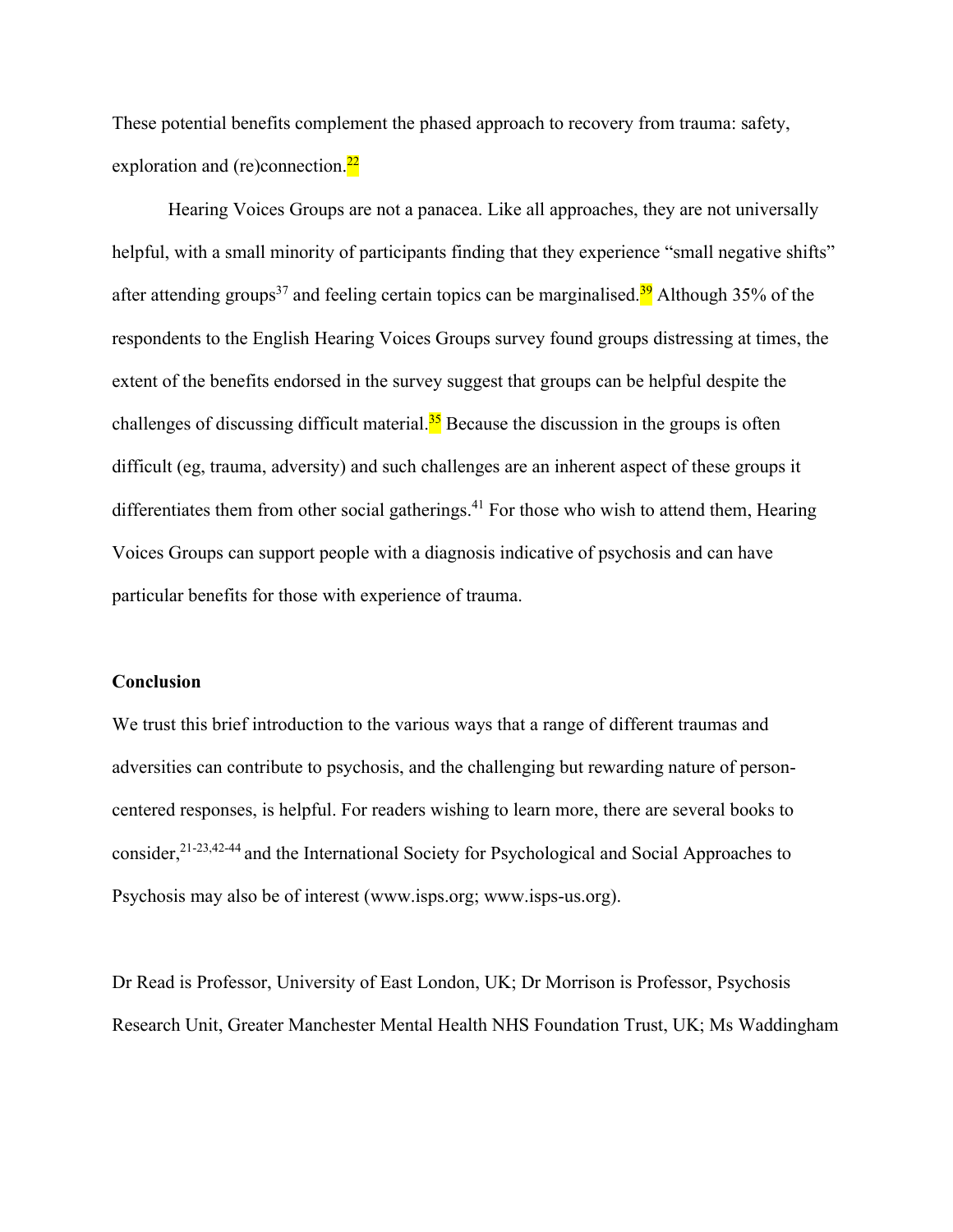is Chair of the Hearing Voices Network, London, UK. The authors report no conflicts of interest concerning the subject matter of this article.

### **References**

### References

1. Varese S, Smeets F, Drukker M, et al. Childhood adversities increase the risk of psychosis: a meta-analysis of patient-control, prospective- and cross-sectional cohort studies. *Schizoph Bull*. 2012;38:661-671.

2. Shevlin M, Houston J, Dorahy M, et al. Cumulative traumas and psychosis: an analysis of the National Comorbidity Survey and the British Psychiatric Morbidity Survey. *Schizophr Bull*. 2008;34:193-199.

3. Alameda L, Rodriguez V, Ewan C, et al. A systematic review on psychological and biological mediators between adversity and psychosis: potential targets for treatment. medRXiv. 2020.

4. Read J, Fosse R, Moskowitz A, et al. The traumagenic neurodevelopmental model of psychosis revisited. *Neuropsychiatry*. 2014;4:65-79.

5. Heins T, Gray A, Tennant M. Persisting hallucinations following childhood sexual abuse. *Austr NZ J Psychiat*. 1990;24:561-565.

6. Read J, Agar K, Argyle N, et al. Sexual and physical abuse during childhood and adulthood as predictors of hallucinations, delusions and thought disorder. *Psychol Psychother Theory Res Pract*. 2003;76:1-22.

7. Read J, Argyle N. Hallucinations, delusions, and thought disorder among adult psychiatric inpatients with a history of child abuse. *Psychiatr Serv*. 1999;50:1467-1472.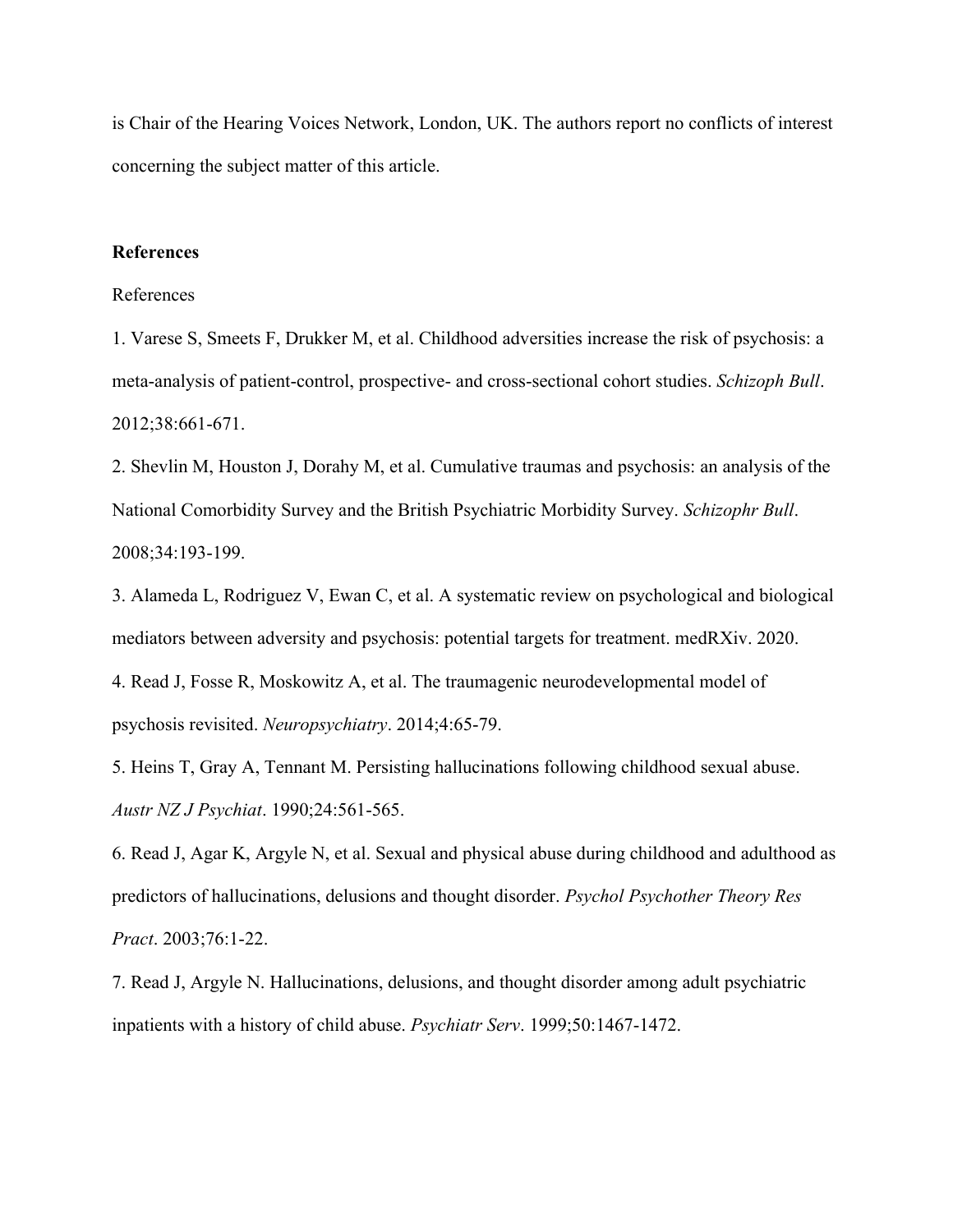8. Waddingham R. Bad me? Learning from, and living with, toxicity. *Psychosis*. 2017;9:187- 190.

9. Read J. Childhood adversity and psychosis: from heresy to certainty. Read J, Dillon J, Eds. *Models of Madness*, 2nd ed. London: Routledge; 2013: 249-275.

10. Longden E, Sampson M, Read J. Childhood adversity and psychosis: generalised or specific effects? *Epidemiol Psychiatr Sci*. 2016;25:349-359.

11. Bentall R, Sousa P, Varese F, et al. From adversity to psychosis: Pathways and mechanisms from specific adversities to specific symptoms. *Soc Psychiatry Psychiatr Epidemiol*. 2014;49:1011-1022.

12. Murray R. Mistakes I have made in my research career. *Schizophr Bull*. 2016;43:253-256.

13. Read J. Bad things happen and can drive you crazy: the causal beliefs of 701 people taking antipsychotics. *Psychiatry Res*. 2020. doi.org/10.1016/j.psychres.2020.112754

14. Turner S, Harvey C, Hayes L, et al. Childhood adversity and clinical and psychosocial outcomes in psychosis *Epidemiol Psychiatr Sci*. 2020;29:e78

15. Read J, Harper D, Tucker I, et al. A. Do mental health services identify child abuse and neglect? A systematic review. *Int J Ment Health Nurs*. 2018;27:7-19.

16. Read J, Harper D, Tucker I, et al. A. How do mental health services respond when child abuse or neglect become known? A literature review. *Int J Ment Health Nurs*. 2018;27:1606- 1617.

17. Gayer-Anderson C, Reininghaus U, Paetzold I, et al. A comparison between self-report and interviewer-rated retrospective reports of childhood abuse among individuals with first-episode psychosis and population-based controls. *J Psychiatr Res*. 2020;123:145-150.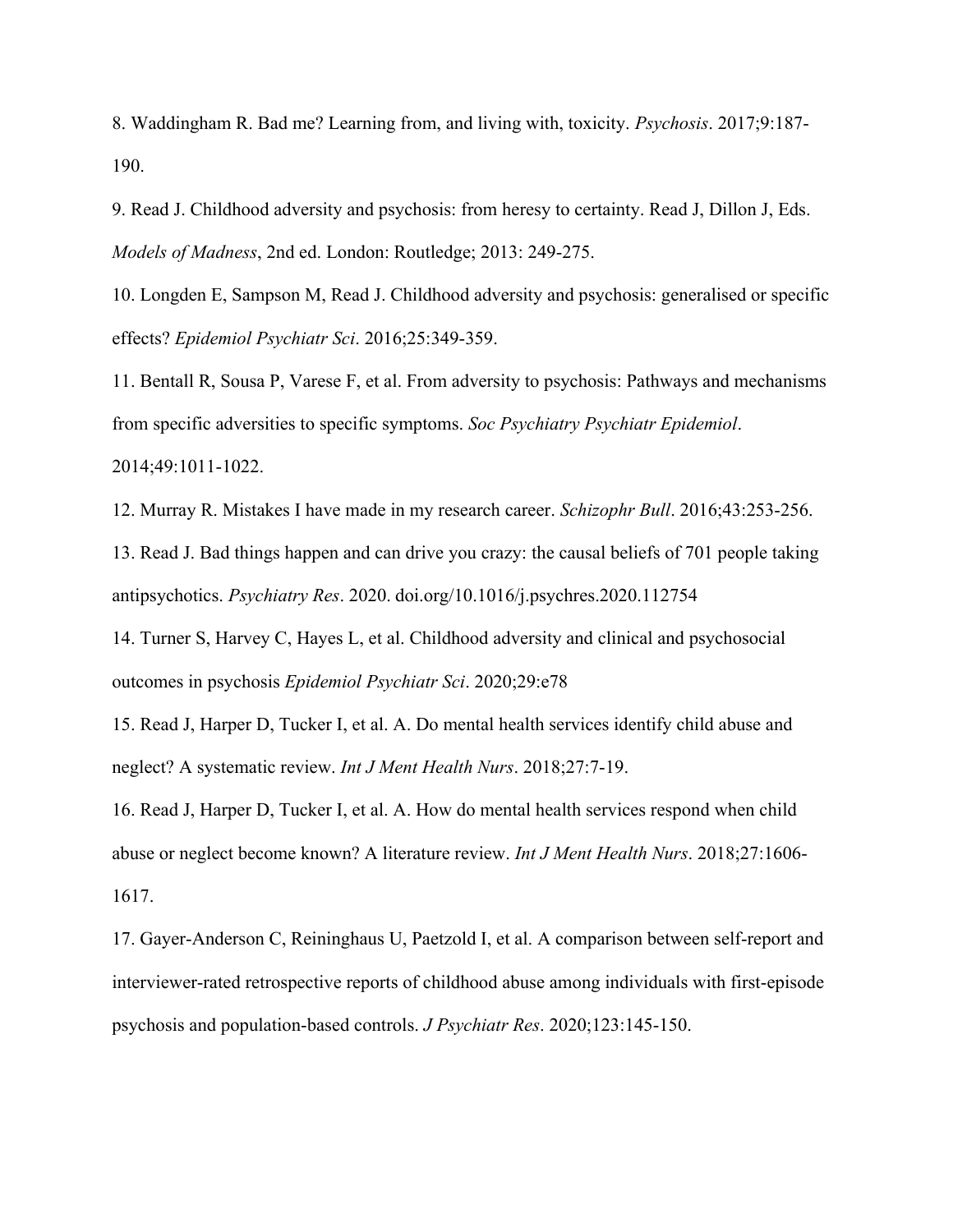18. Substance Abuse and Mental Health Services Administration. Trauma-Informed Care and Alternatives to Seclusion and Restraint. Washington, DC; 2014.

19. Read J, Hammersley P, Rudegeair T. Why, when and how to ask about child abuse. *Adv Psychiatr Treat*. 2007;13:101-110.

20. Bloomfield M, Yusuf F, Srinivasan R, et al. Trauma-informed care for adult survivors of developmental trauma with psychotic and dissociative symptoms: a systematic review of intervention studies. *Lancet Psychiat*. 2020; Jan 28. pii: S2215-0366(20)30041-9.

21. Read J, Dillon J, Eds. *Models of Madness*, 2nd edition. London: Routledge; 2013.

22. Herman J. *Trauma and Recovery*. New York: Basic Books; 1992.

23. Morrison A, Ed. *A Casebook of Cognitive Therapy for Psychosis*. London: Routledge, 2002.

24. Brabban A, Byrne R, Longden E, et al. The importance of human relationships, ethics and recovery-orientated values in the delivery of CBT for people with psychosis. *Psychosis*. 2016;9:157-166.

25. Keen N, Hunter E, Peters E. Integrated trauma-focused cognitive-behavioural therapy for post-traumatic stress and psychotic symptoms: a case-series study using imaginal reprocessing strategies. *Front Psychiatry*. 2017;8:92-99.

26. National Institute for Health and Care Excellence. Psychosis and schizophrenia in adults: treatment and management. UK: NICE; 2014.

27. Swan S, Keen N, Reynolds N, et al. Psychological interventions for post-traumatic stress symptoms in psychosis: a systematic review of outcomes. *Front Psychol*. 2017;8:341.

28. Brand R, McEnery C, Rossell S, et al. Do trauma-focussed psychological interventions have an effect on psychotic symptoms? A systematic review and meta-analysis. *Schizophr Res*. 2018;195:13-22.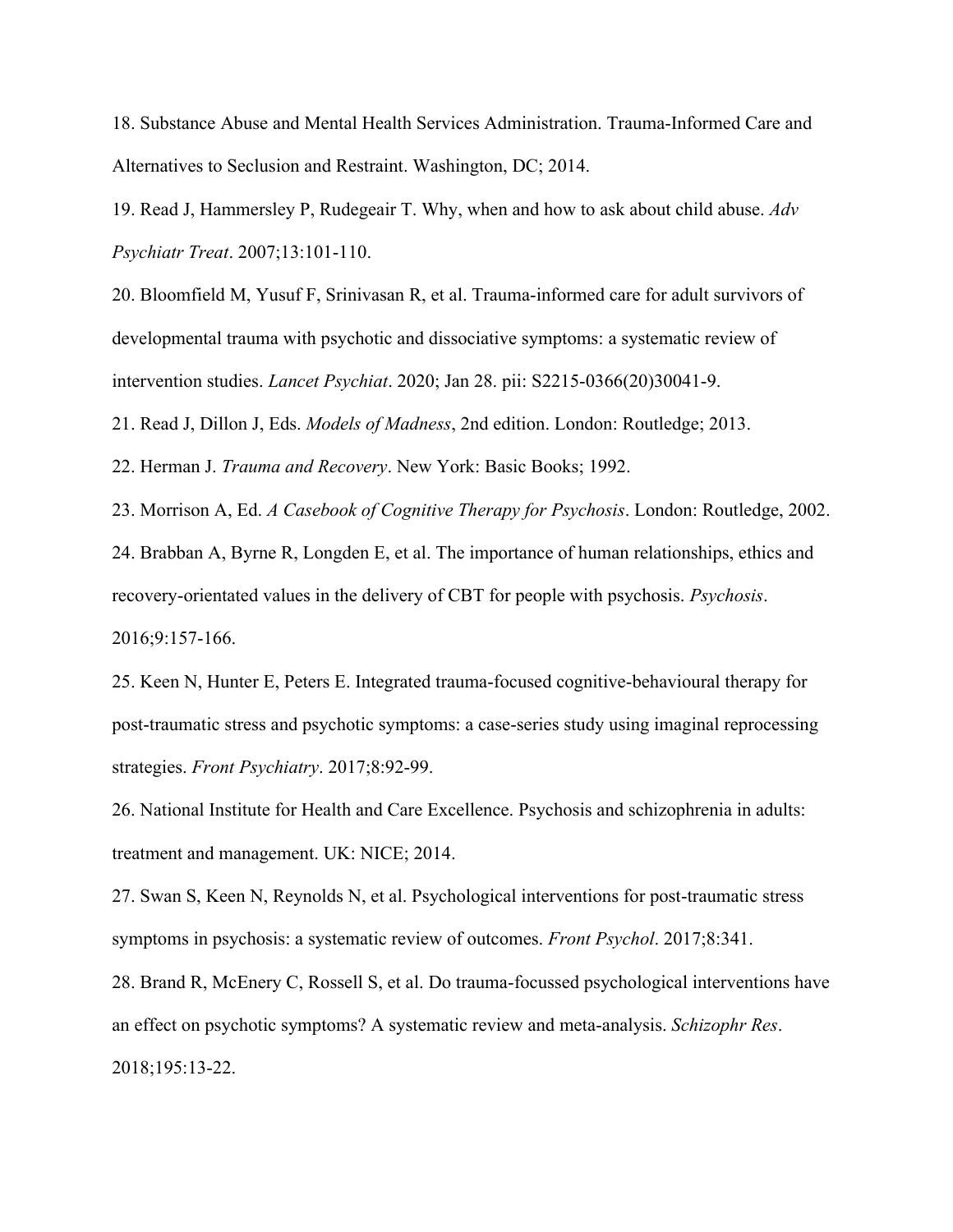29. van den Berg D, de Bont P, van der Vleugel B, et al. Trauma-Focused treatment in PTSD patients with psychosis: symptom exacerbation, adverse events, and revictimization. *Schizophr Bull*. 2015;42:693-702.

30. Hearing Voices Network USA. HVN-USA Charter. http://www.hearingvoicesusa.org/hvnusa-charter. Accessed March 6, 2020.

31. Dillon J, Hornstein G. Hearing voices peer support groups: a powerful alternative for people in distress. *Psychosis*. 2013;5:286-295.

32. National Hearing Voices Network. HVN: A Positive Approach to Voices and Visions. http://www.hearing-voices.org/about-us/hvn-values/. Accessed December 3, 2019.

33. Hardy A, Fowler D, Freeman D, et al. Trauma and hallucinatory experience in psychosis. *J Nerv Ment Dis*. 2005;193:501-507.

34. Van der Merwe C, Gobodo-Madikizela P. Narrating our healing: perspectives on working through trauma. Cambridge Scholars Publishing; 2009.

35. Longden E, Read J, Dillon J. Assessing the impact and effectiveness of Hearing Voices Network self-help groups*. Comm Ment Health J*. 2018;54:184-188.

36. Corstens D, Longden E, McCarthy-Jones S, et al. Emerging perspectives from the hearing voices movement: Implications for research and practice. *Schizophr Bull*. 2014;40(Suppl 4):S285–S294.

37. Beavan V, de Jager A, dos Santos B. Do peer-support groups for voice-hearers work? A small scale study of Hearing Voices Network support groups in Australia. *Psychosis*. 2016;9:57- 66.

38. Oakland L, Berry K. "Lifting the veil": a qualitative analysis of experiences in Hearing Voices Network groups. *Psychosis*. 2014;7:119-129.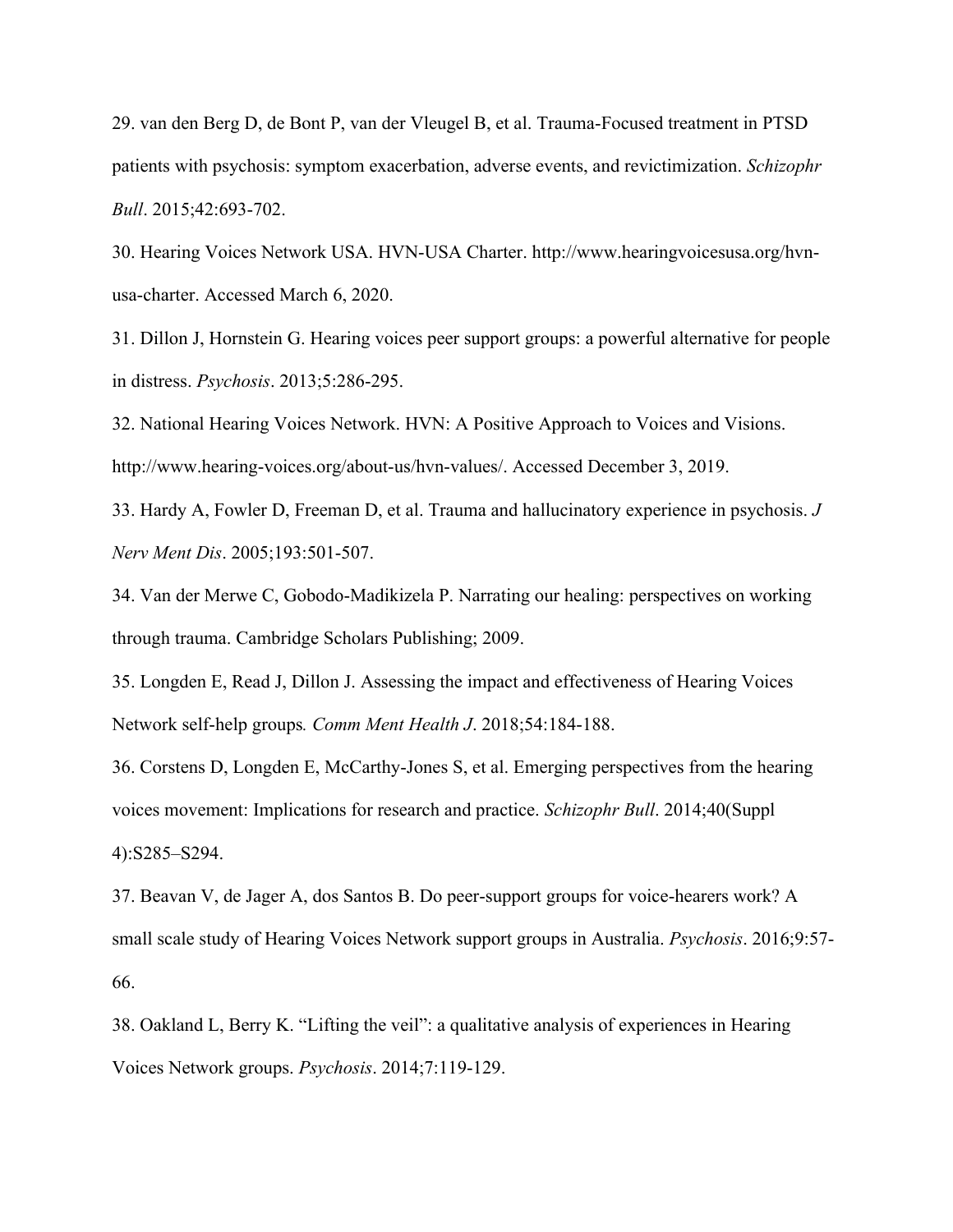39. Payne T, Allen J, Lavender T. Hearing Voices Network groups: experiences of eight voice hearers and the connection to group processes and recovery. *Psychosis*. 2017;9:205-215.

40. Dos Santos B, Beavan V. Qualitatively exploring hearing voices network support groups. *J Ment Health Training Educ Pract*. 2015;10:26-38.

41. Jones N, Marino C, Hansen M. The Hearing Voices Movement in the United States: Findings from a national survey of group facilitators. *Psychosis*. 2015;8:106-117.

42. Romme M, Escher S, Dillon J, et al, Eds. *Living with Voices: 50 Stories of Recovery*. Ross, UK: PCCS Books; 2009.

43. Moskowitz A, Schäfer I, Dorahy M, Eds. *Psychosis, Trauma and Dissociation: Emerging Perspectives on Severe Psychopathology*, 2nd ed. London: Wiley-Blackwell; 2019.

44. Larkin W, Morrison A, Eds. *Trauma and Psychosis*. London: Routledge; 2006.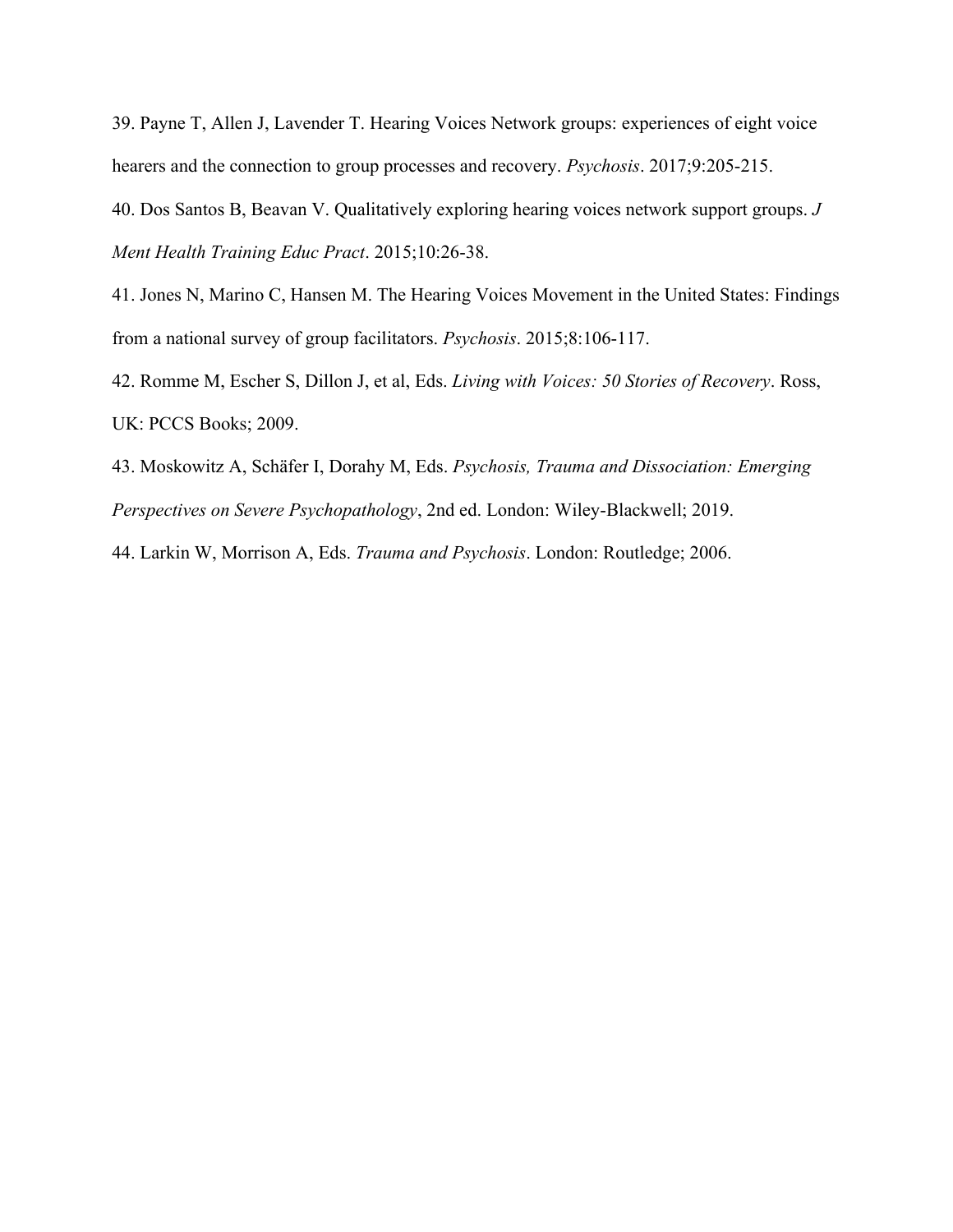## **Table 1 Published examples of trauma-related psychotic experiences5-8**

| Trauma/adversity                                                     | <b>Psychotic experiences</b>                                                                    |
|----------------------------------------------------------------------|-------------------------------------------------------------------------------------------------|
| Incest                                                               | Believes that her body was covered with ejaculate <sup>5</sup>                                  |
| Incest                                                               | Believes that she had had sexual relations with public figures <sup>5</sup>                     |
| A man who had been raped several times by an uncle at age seven      | Heard voices telling him he was "sleazy" and should kill himself <sup>5</sup>                   |
| A woman who had been sexually assaulted by her father from a very    | Had the delusion that people were watching her as they thought she was "a sexual                |
| young age, and raped as a teenager                                   | pervert" and had auditory hallucinations accusing her of doing "dirty sexy things" <sup>5</sup> |
| Sexual abuse from an early age; raped several times by strangers and | Believes that he is being tortured by people getting into body, e.g. the Devil, and had         |
| violent partner                                                      | bleeding secondary to inserting a hose into self, stating "wanting to wash self as              |
|                                                                      | people are trying to put aliens into my body" <sup>6</sup>                                      |
| Child physical and sexual abuse, multiple rapes                      | Believes he has never been a child but is an old man who had his penis gauged out <sup>6</sup>  |
| Child sexual abuse                                                   | Olfactory hallucinations—smells sperm <sup>6</sup>                                              |
| Ongoing sexual abuse by a violent relative                           | Hears voice of the relative telling to jump off a bridge and kill self; has already tried       |
|                                                                      | to commit suicide several times <sup>6</sup>                                                    |
| Sexually abused by her father from age 5                             | Command hallucinations to kill self; male voices outside her head, screaming                    |
|                                                                      | children's voices inside her head <sup>7</sup>                                                  |
| Physically abused by father as a child                               | "Paranoid delusions of persecution" with fears of being killed, and 'ideas of                   |
|                                                                      | reference' that violence on television is related to him <sup>7</sup>                           |
| Physically and emotionally abused by mother as a child               | Command hallucinations of mother telling her to commit suicide $\frac{7}{2}$                    |
| Sexually molested by old man as a child                              | "Persecutory delusions" that men are out to harm her and sexually harass her <sup>7</sup>       |
| Childhood sexual abuse                                               | Shame about the abuse, causing pervasive belief that she is inadvertently                       |
|                                                                      | contaminating others by existing <sup>8</sup>                                                   |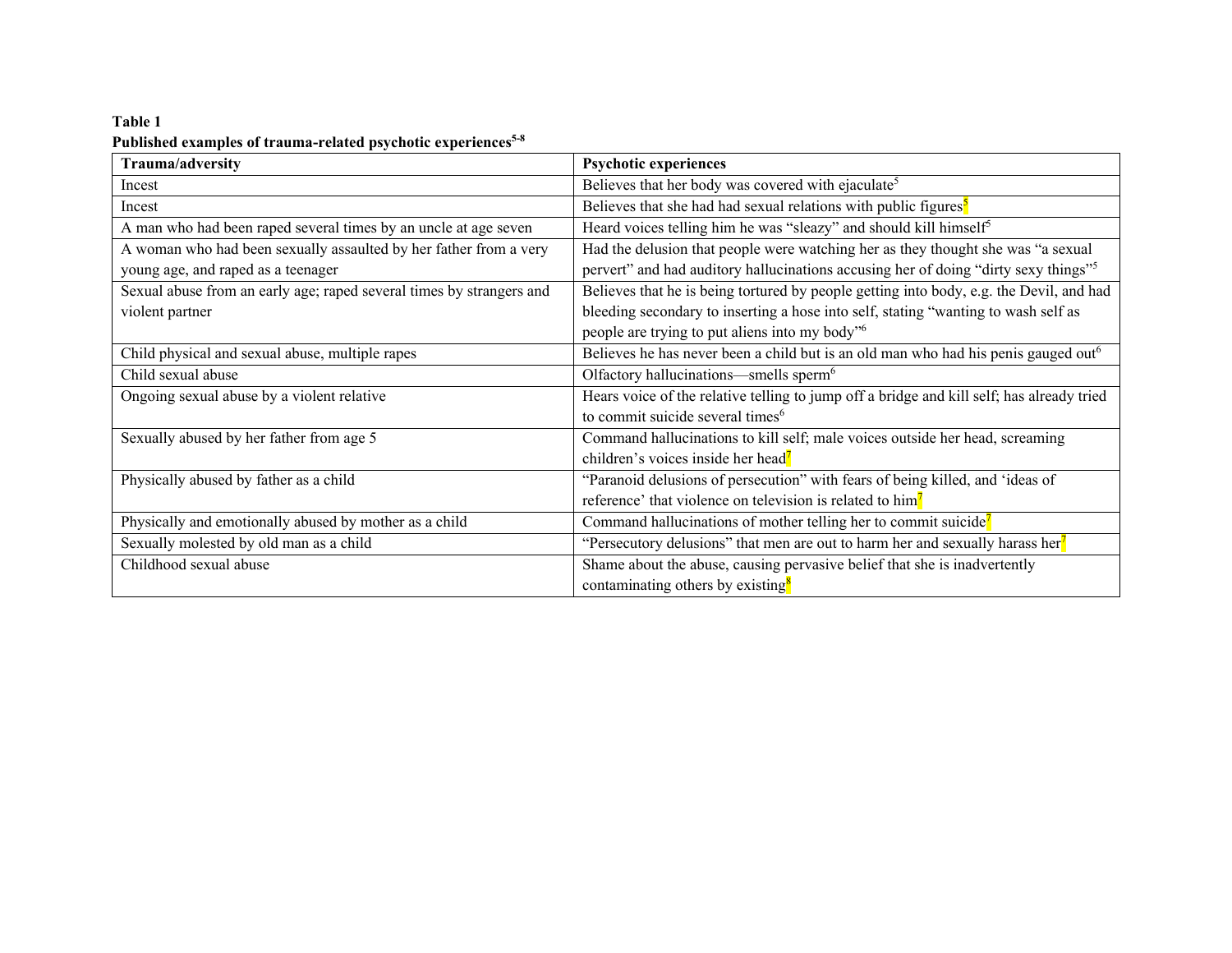### **Table 2**

### **Examples of causes reported by people with a psychosis diagnosis**<sup>13</sup>

• Being raised in a house with a dad with anger issues led me to live in constant fear as a child; I didn't understand that fear so instead it changed to paranoid

thinking like monsters or demons were coming to kill me; I developed protective delusions (such as me being a werewolf or God)

- Abusive childhood
- Abusos sexuales en la infancia

• Bad experiences, no proper positive attachments growing up; did not know how to deal with distressing stuff; grew up in a hostile environment: belittled by

my mother and ignored by my father; did not like myself; I think the voices are a reaction to that

- Being an anxious child, then being in abusive relationships, undue stress in life
- Inherited vulnerability and serious environmental trauma (parental loss among other things)
- Physical and sexual abuse and denial of that; in psychiatry for many years
- Bad treatment when an infant; followed by stress exacerbated by social and societal factors, accompanied by family conflicts and dis-satisfactions
- My psychosis was a natural transition from the physical and mental abuse experienced as a child/teenager . . . as a child if you don't have at least one adult
- that you know you can depend on to be there for you then what do you have? Paranoia, seclusion and hallucinations are a natural consequence of this abuse
- In an abusive relationship and had unresolved childhood trauma
- Extreme ongoing child sexual assault and being the victim of a paedophile network and not being believed and supported
- The passing of both parents 5 months apart
- Trauma, stress, burnout, death of a parent while still a child, abusive and neglectful parenting, social isolation, bullying
- Psychological abuse stemming from my mom's own abuse
- Past trauma and environment, isolation, father's suicide, holocaust 1st generation German Jew, seeing my mom pass away from a heart attack